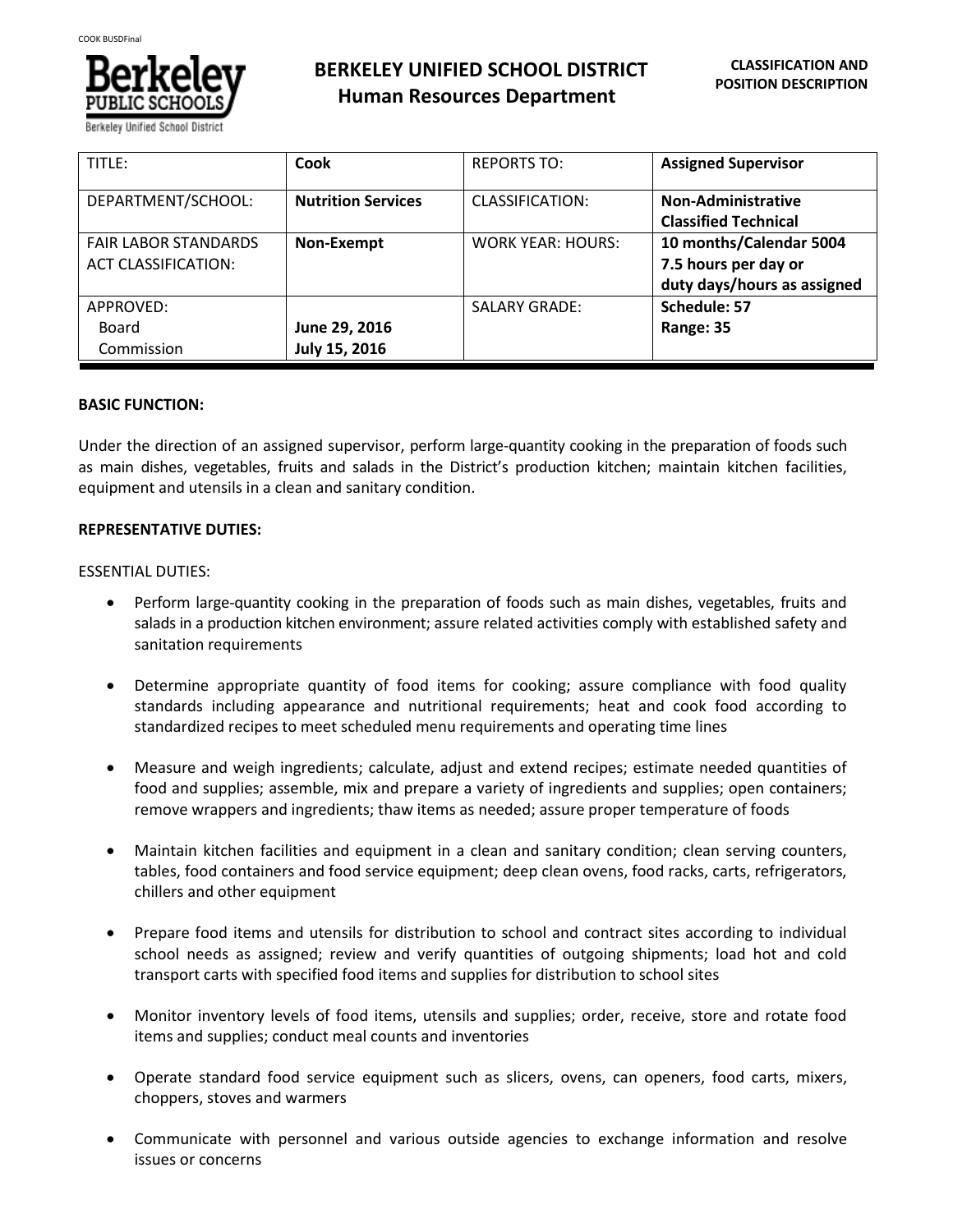Maintain a variety of records related to daily food item distribution, inventory and assigned activities; process and complete food transport sheets as required

OTHER DUTIES: Perform related duties as assigned

### **KNOWLEDGE AND ABILITIES:**

KNOWLEDGE OF: Methods of preparing and serving foods in large quantities Methods of adjusting and extending recipes and proper substitutions Terminology, techniques, ingredients, equivalent measures and abbreviations used in cooking Sanitation and safety practices related to preparing, handling and serving food Standard kitchen equipment, utensils and measurements Basic inventory practices and procedures Oral and written communication skills Interpersonal skills using tact, patience and courtesy Portion control techniques Storage and rotation of perishable food Proper lifting techniques

Record-keeping techniques

# ABILITY TO:

Perform large-quantity cooking in the preparation of foods such as main dishes, vegetables, fruits and salads in a production kitchen environment

Maintain kitchen facilities, equipment and utensils in a clean and sanitary condition

Prepare attractive, appetizing and nutritious meals for students and staff

Follow, adjust and extend recipes

Determine appropriate quantity of food items for cooking

Operate standard kitchen equipment safely and efficiently

Follow and assure compliance with health and sanitation requirements

Store and rotate food supplies in storage areas according to established procedures

Conduct daily inventories and estimate appropriate amounts of food items and supplies

Communicate effectively both orally and in writing

Establish and maintain cooperative and effective working relationships with others

Meet schedules and time lines

Work independently with little direction

Maintain various records related to work performed

# **EDUCATION AND EXPERIENCE:**

Any combination equivalent to: graduation from high school and three years increasingly responsible experience in the preparation of food in large quantities including work with following and extending recipes in a commercial kitchen, catering operation or similar environment

# **LICENSES AND OTHER REQUIREMENTS:**

Valid ServSafe certification obtained through a proctored exam